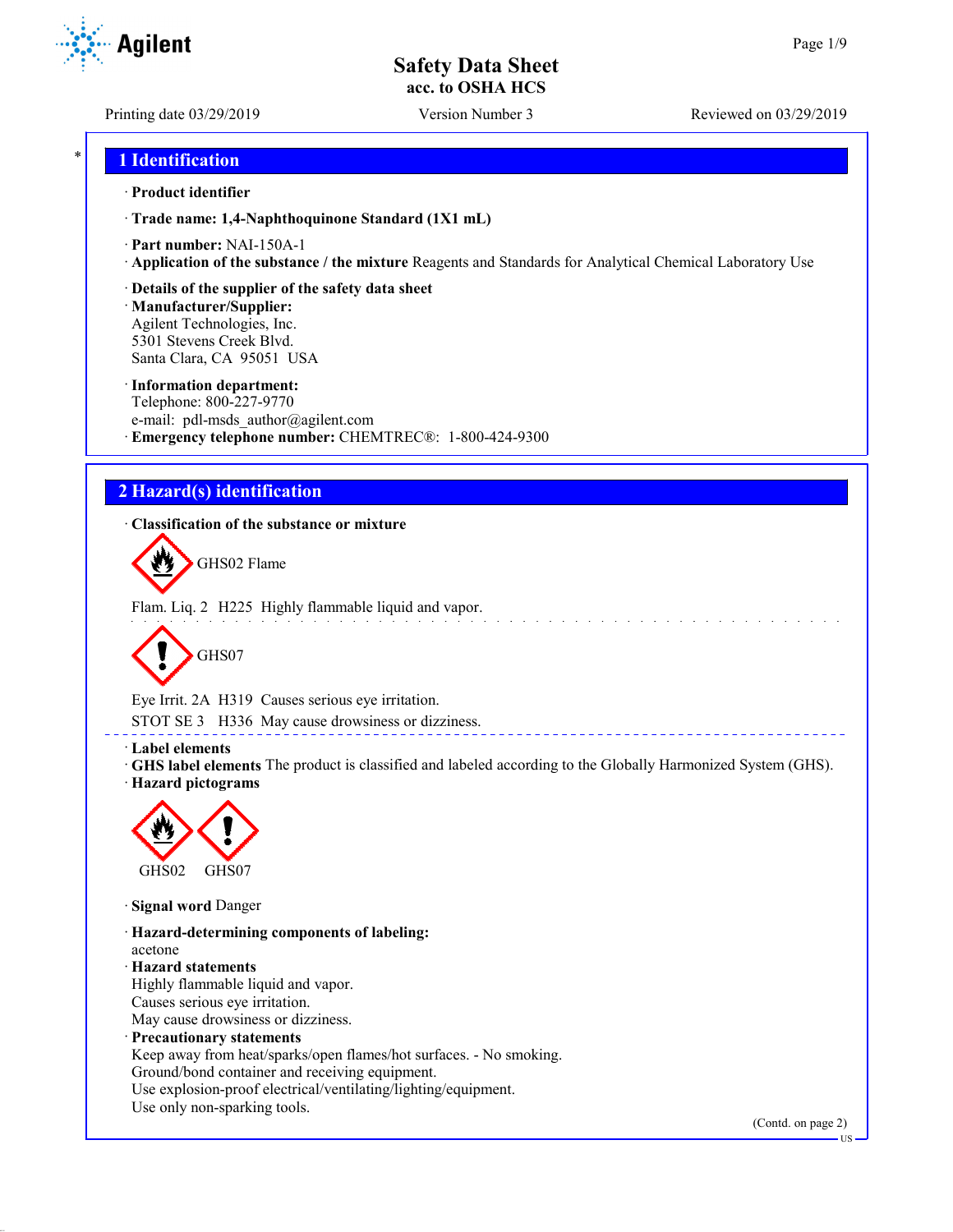### **Trade name: 1,4-Naphthoquinone Standard (1X1 mL)**

(Contd. of page 1) Take precautionary measures against static discharge. Avoid breathing dust/fume/gas/mist/vapors/spray Wash thoroughly after handling. Use only outdoors or in a well-ventilated area. Wear protective gloves/protective clothing/eye protection/face protection. If on skin (or hair): Take off immediately all contaminated clothing. Rinse skin with water/shower. IF INHALED: Remove person to fresh air and keep comfortable for breathing. If in eyes: Rinse cautiously with water for several minutes. Remove contact lenses, if present and easy to do. Continue rinsing. Call a poison center/doctor if you feel unwell. If eye irritation persists: Get medical advice/attention. In case of fire: Use for extinction: CO2, powder or water spray. Store in a well-ventilated place. Keep container tightly closed. Store in a well-ventilated place. Keep cool. Store locked up. Dispose of contents/container in accordance with local/regional/national/international regulations. · **Classification system:** · **NFPA ratings (scale 0 - 4)** 2 3  $\overline{0}$  $Health = 2$ Fire  $= 3$ Reactivity  $= 0$ · **HMIS-ratings (scale 0 - 4) HEALTH**  FIRE REACTIVITY  $\boxed{0}$  Reactivity = 0  $|2|$  $3$  Fire = 3  $Health = 2$ · **Other hazards** · **Results of PBT and vPvB assessment** · **PBT:** Not applicable. · **vPvB:** Not applicable.

## **3 Composition/information on ingredients**

· **Chemical characterization: Mixtures**

- · **Description:** Mixture of the substances listed below with nonhazardous additions.
- · **Dangerous components:**

67-64-1 acetone 99.987%

# **4 First-aid measures**

- · **Description of first aid measures**
- · **General information:** Immediately remove any clothing soiled by the product.
- · **After inhalation:** Supply fresh air; consult doctor in case of complaints.
- · **After skin contact:** Immediately rinse with water.

· **After eye contact:**

- Rinse opened eye for several minutes under running water. If symptoms persist, consult a doctor.
- · **After swallowing:** If symptoms persist consult doctor.

(Contd. on page 3)



Printing date 03/29/2019 Version Number 3 Reviewed on 03/29/2019

US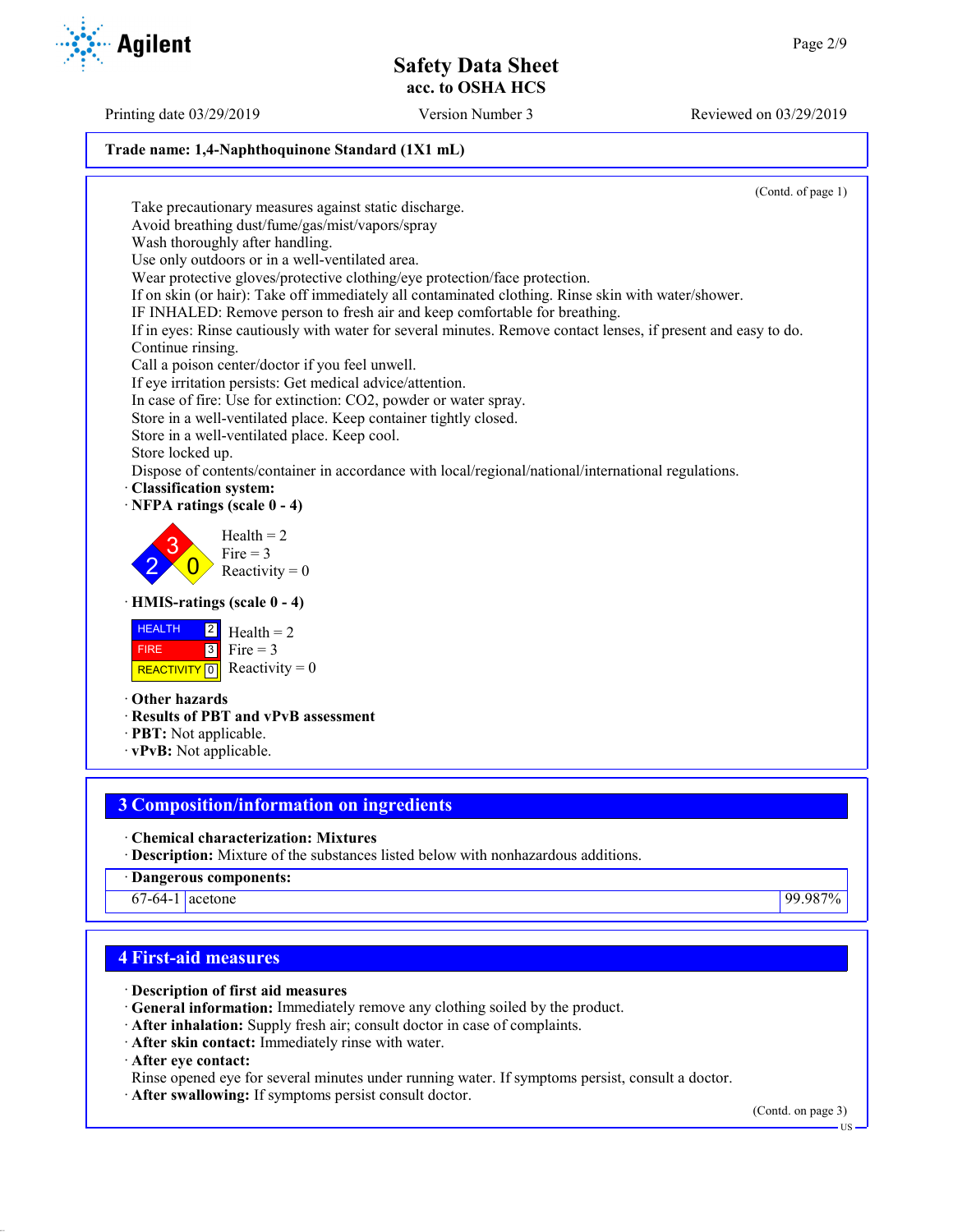Printing date 03/29/2019 Version Number 3 Reviewed on 03/29/2019

#### **Trade name: 1,4-Naphthoquinone Standard (1X1 mL)**

(Contd. of page 2)

- · **Information for doctor:**
- · **Most important symptoms and effects, both acute and delayed** No further relevant information available.
- · **Indication of any immediate medical attention and special treatment needed** No further relevant information available.

## **5 Fire-fighting measures**

- · **Extinguishing media**
- · **Suitable extinguishing agents:**
- CO2, extinguishing powder or water spray. Fight larger fires with water spray or alcohol resistant foam.
- · **For safety reasons unsuitable extinguishing agents:** Water with full jet
- · **Special hazards arising from the substance or mixture** No further relevant information available.
- · **Advice for firefighters**
- · **Protective equipment:** No special measures required.

## **6 Accidental release measures**

- · **Personal precautions, protective equipment and emergency procedures** Wear protective equipment. Keep unprotected persons away.
- · **Environmental precautions:** Do not allow to enter sewers/ surface or ground water.
- · **Methods and material for containment and cleaning up:** Absorb with liquid-binding material (sand, diatomite, acid binders, universal binders, sawdust). Dispose contaminated material as waste according to item 13.
- Ensure adequate ventilation.
- **Reference to other sections**
- See Section 7 for information on safe handling.
- See Section 8 for information on personal protection equipment.
- See Section 13 for disposal information.

#### · **Protective Action Criteria for Chemicals**

| $\cdot$ PAC-1:    |                                     |                               |  |  |
|-------------------|-------------------------------------|-------------------------------|--|--|
| $67-64-1$ acetone |                                     | $200$ ppm                     |  |  |
|                   | 130-15-4 $\vert$ 1,4-naphthoquinone | $0.57$ mg/m <sup>3</sup>      |  |  |
| $\cdot$ PAC-2:    |                                     |                               |  |  |
| $67-64-1$ acetone |                                     | $3200*$ ppm                   |  |  |
|                   | 130-15-4 1,4-naphthoquinone         | $\sqrt{6.3 \text{ mg/m}^3}$   |  |  |
| $\cdot$ PAC-3:    |                                     |                               |  |  |
| $67-64-1$ acetone |                                     | $5700*$ ppm                   |  |  |
|                   | 130-15-4 1,4-naphthoquinone         | $\sqrt{38}$ mg/m <sup>3</sup> |  |  |

## **7 Handling and storage**

- · **Handling:**
- · **Precautions for safe handling**
- Ensure good ventilation/exhaustion at the workplace. Prevent formation of aerosols.
- · **Information about protection against explosions and fires:** Keep ignition sources away - Do not smoke.

(Contd. on page 4) US

**Agilent**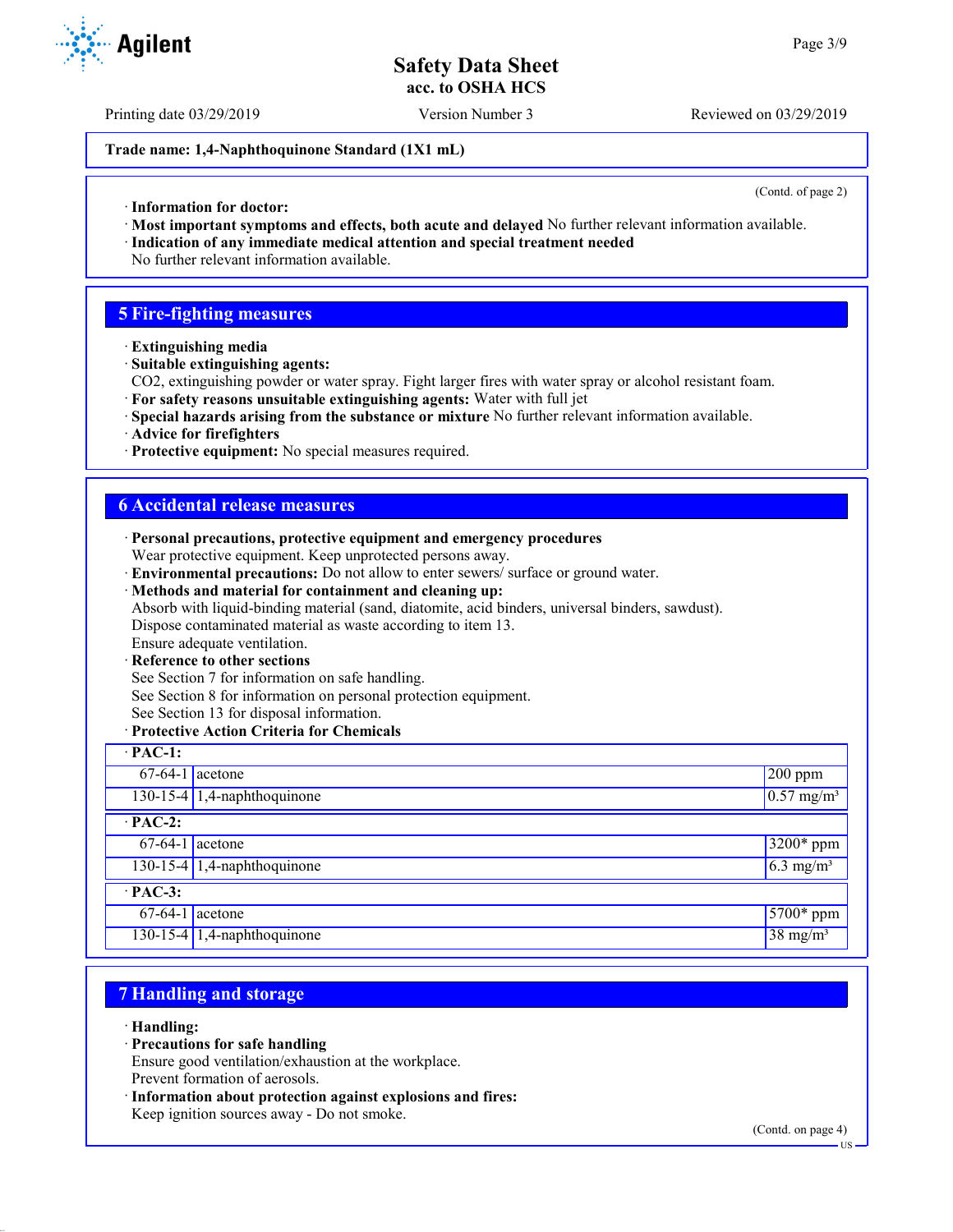Printing date 03/29/2019 Version Number 3 Reviewed on 03/29/2019

### **Trade name: 1,4-Naphthoquinone Standard (1X1 mL)**

(Contd. of page 3)

Protect against electrostatic charges.

· **Conditions for safe storage, including any incompatibilities**

· **Storage:**

· **Requirements to be met by storerooms and receptacles:** Store in a cool location.

· **Information about storage in one common storage facility:** Not required.

· **Further information about storage conditions:**

Keep receptacle tightly sealed.

Store in cool, dry conditions in well sealed receptacles.

· **Specific end use(s)** No further relevant information available.

## \* **8 Exposure controls/personal protection**

· **Additional information about design of technical systems:** No further data; see item 7.

#### · **Control parameters**

· **Components with limit values that require monitoring at the workplace:**

#### **67-64-1 acetone**

PEL Long-term value: 2400 mg/m<sup>3</sup>, 1000 ppm

REL Long-term value: 590 mg/m<sup>3</sup>, 250 ppm

TLV Short-term value:  $1187 \text{ mg/m}^3$ , 500 ppm Long-term value: 594 mg/m<sup>3</sup>, 250 ppm BEI

#### · **Ingredients with biological limit values:**

**67-64-1 acetone**

BEI 50 mg/L

Medium: urine

Time: end of shift

Parameter: Acetone (nonspecific)

· **Additional information:** The lists that were valid during the creation were used as basis.

#### · **Exposure controls**

#### · **Personal protective equipment:**

· **General protective and hygienic measures:**

Keep away from foodstuffs, beverages and feed.

Immediately remove all soiled and contaminated clothing.

Wash hands before breaks and at the end of work.

Avoid contact with the eyes.

Avoid contact with the eyes and skin.

#### · **Breathing equipment:**

When used as intended with Agilent instruments, the use of the product under normal laboratory conditions and with standard practices does not result in significant airborne exposures and therefore respiratory protection is not needed.

Under an emergency condition where a respirator is deemed necessary, use a NIOSH or equivalent approved device/equipment with appropriate organic or acid gas cartridge.

## · **Protection of hands:**

Although not recommended for constant contact with the chemicals or for clean-up, nitrile gloves 11-13 mil thickness are recommended for normal use. The breakthrough time is 1 hr. For cleaning a spill where there is direct contact of the chemical, butyl rubber gloves are recommended 12-15 mil thickness with breakthrough times exceeding 4 hrs. Supplier recommendations should be followed.

(Contd. on page 5)

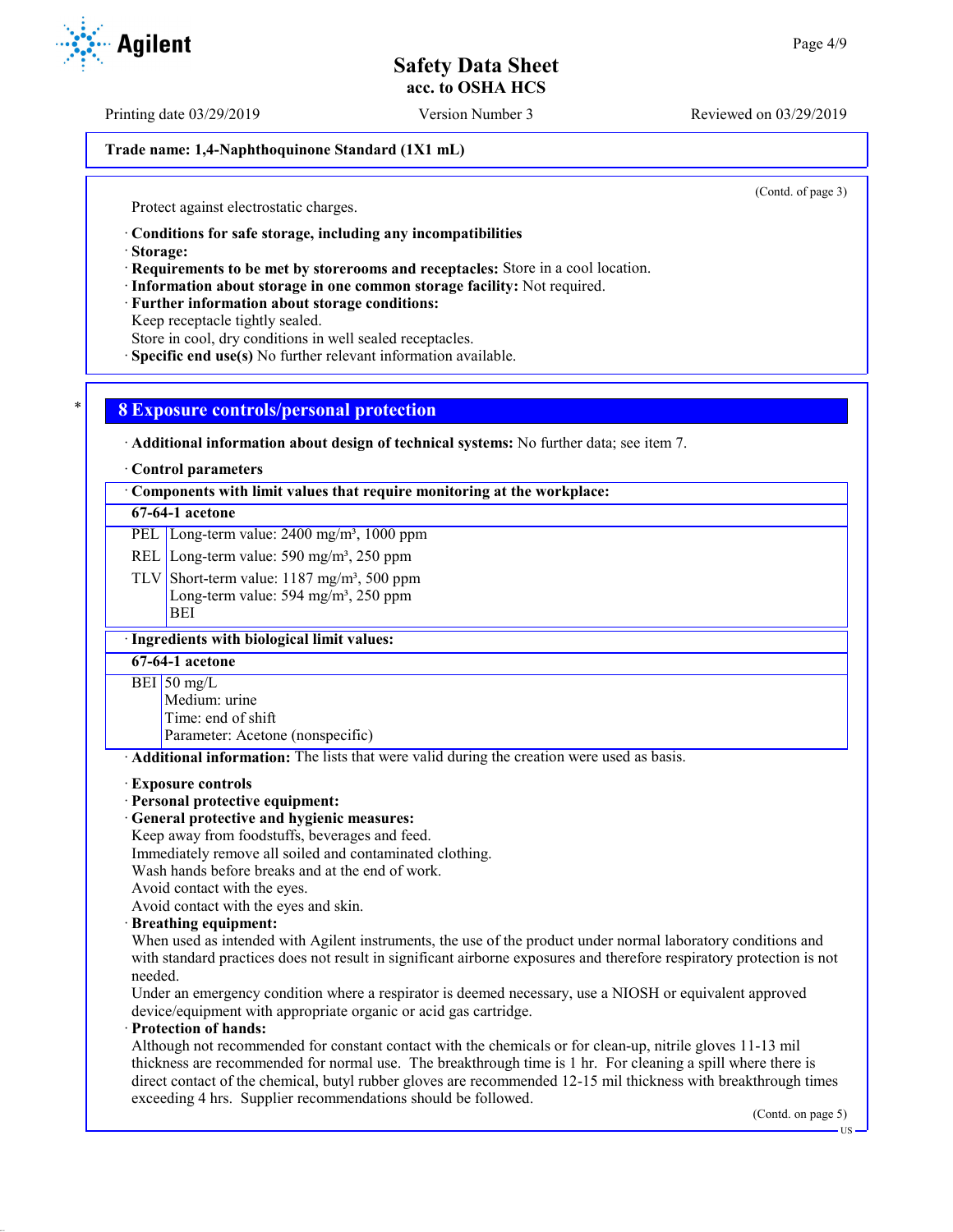Printing date 03/29/2019 Version Number 3 Reviewed on 03/29/2019

## **Trade name: 1,4-Naphthoquinone Standard (1X1 mL)**

(Contd. of page 4)

· **Material of gloves**

For normal use: nitrile rubber, 11-13 mil thickness

For direct contact with the chemical: butyl rubber, 12-15 mil thickness

· **Penetration time of glove material**

For normal use: nitrile rubber: 1 hour

- For direct contact with the chemical: butyl rubber: >4 hours
- · **Eye protection:**

Tightly sealed goggles

## **9 Physical and chemical properties**

| · Information on basic physical and chemical properties    |                                                                                               |
|------------------------------------------------------------|-----------------------------------------------------------------------------------------------|
| <b>General Information</b>                                 |                                                                                               |
| · Appearance:<br>Form:                                     | Fluid                                                                                         |
| Color:                                                     | Colorless                                                                                     |
| · Odor:                                                    | Characteristic                                                                                |
| Odor threshold:                                            | Not determined.                                                                               |
| · pH-value:                                                | Not determined.                                                                               |
| Change in condition                                        |                                                                                               |
| <b>Melting point/Melting range:</b>                        | -94.7 °C (-138.5 °F)                                                                          |
| <b>Boiling point/Boiling range:</b>                        | 55 °C (131 °F)                                                                                |
| · Flash point:                                             | $-17$ °C (1.4 °F)                                                                             |
| · Flammability (solid, gaseous):                           | Not applicable.                                                                               |
| · Ignition temperature:                                    | 465 °C (869 °F)                                                                               |
| · Decomposition temperature:                               | Not determined.                                                                               |
| · Auto igniting:                                           | Product is not selfigniting.                                                                  |
| · Danger of explosion:                                     | Product is not explosive. However, formation of explosive air/vapor<br>mixtures are possible. |
| <b>Explosion limits:</b>                                   |                                                                                               |
| Lower:                                                     | $2.6$ Vol %                                                                                   |
| Upper:                                                     | 13 Vol %                                                                                      |
| $\cdot$ Vapor pressure at 20 °C (68 °F):                   | 245.3 hPa (184 mm Hg)                                                                         |
| $\cdot$ Density at 20 °C (68 °F):                          | 0.79996 g/cm <sup>3</sup> (6.67567 lbs/gal)                                                   |
| · Relative density                                         | Not determined.                                                                               |
| · Vapor density                                            | Not determined.                                                                               |
| · Evaporation rate                                         | Not determined.                                                                               |
| · Solubility in / Miscibility with                         |                                                                                               |
| Water:                                                     | Not miscible or difficult to mix.                                                             |
| · Partition coefficient (n-octanol/water): Not determined. |                                                                                               |
|                                                            | (Contd. on page 6)                                                                            |



US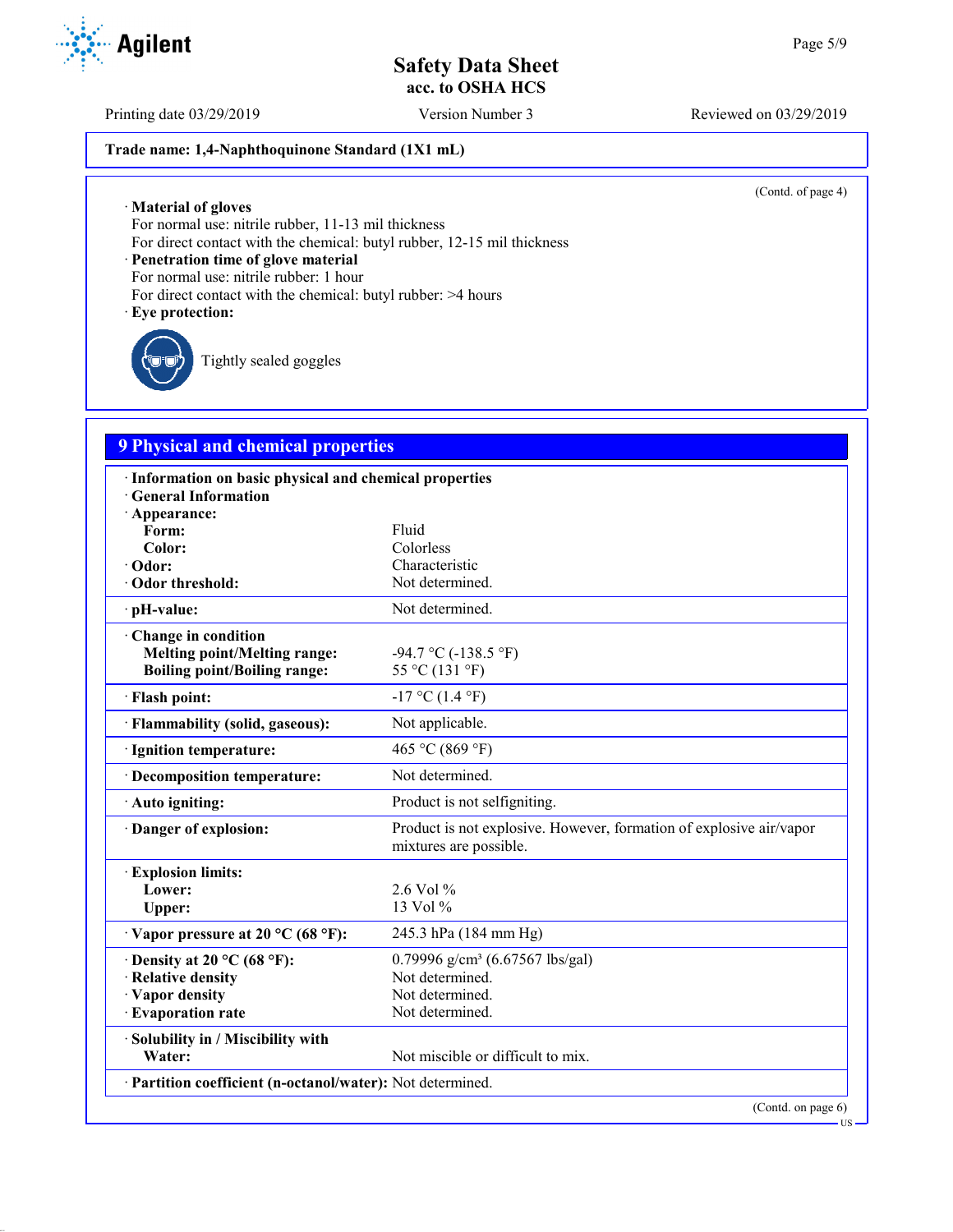Printing date 03/29/2019 Version Number 3 Reviewed on 03/29/2019

### **Trade name: 1,4-Naphthoquinone Standard (1X1 mL)**

|                                        | (Contd. of page $5$ )                      |  |
|----------------------------------------|--------------------------------------------|--|
| · Viscosity:<br>Dynamic:<br>Kinematic: | Not determined.<br>Not determined.         |  |
| Solvent content:                       |                                            |  |
| <b>Organic solvents:</b>               | $100.0\%$                                  |  |
| <b>VOC</b> content:                    | $0.00\%$                                   |  |
|                                        | $0.0$ g/l / 0.00 lb/gal                    |  |
| $\cdot$ Other information              | No further relevant information available. |  |

# **10 Stability and reactivity**

· **Reactivity** No further relevant information available.

- · **Chemical stability**
- · **Thermal decomposition / conditions to be avoided:** No decomposition if used according to specifications.
- · **Possibility of hazardous reactions** No dangerous reactions known.
- · **Conditions to avoid** No further relevant information available.
- · **Incompatible materials:** No further relevant information available.
- · **Hazardous decomposition products:** No dangerous decomposition products known.

#### **11 Toxicological information**

· **Information on toxicological effects**

· **Acute toxicity:**

· **LD/LC50 values that are relevant for classification:**

#### **67-64-1 acetone**

Oral LD50 5,800 mg/kg (rat) Dermal LD50 20,000 mg/kg (rabbit)

## · **Primary irritant effect:**

- · **on the skin:** No irritant effect.
- · **on the eye:** Irritating effect.
- · **Sensitization:** No sensitizing effects known.
- · **Additional toxicological information:**

The product shows the following dangers according to internally approved calculation methods for preparations: Irritant

#### · **Carcinogenic categories**

· **IARC (International Agency for Research on Cancer)**

None of the ingredients is listed.

## · **NTP (National Toxicology Program)**

130-15-4 1,4-naphthoquinone R

## · **OSHA-Ca (Occupational Safety & Health Administration)**

None of the ingredients is listed.

(Contd. on page 7)

US

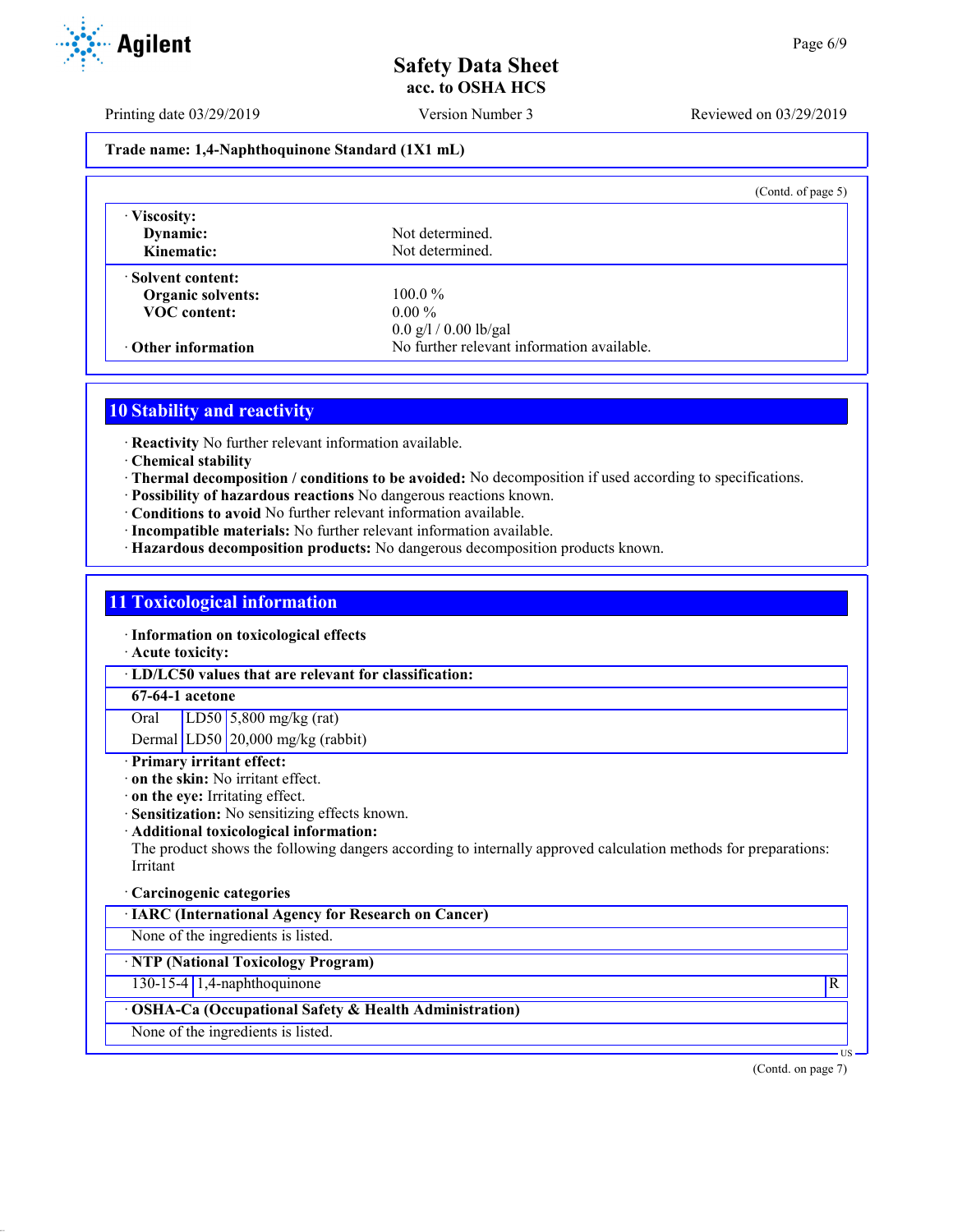Printing date 03/29/2019 Version Number 3 Reviewed on 03/29/2019

**Trade name: 1,4-Naphthoquinone Standard (1X1 mL)**

(Contd. of page 6)

US

## **12 Ecological information**

- · **Toxicity**
- · **Aquatic toxicity:** No further relevant information available.
- · **Persistence and degradability** No further relevant information available.
- · **Behavior in environmental systems:**
- · **Bioaccumulative potential** No further relevant information available.
- · **Mobility in soil** No further relevant information available.
- · **Additional ecological information:**
- · **General notes:**
- Water hazard class 1 (Self-assessment): slightly hazardous for water
- Do not allow undiluted product or large quantities of it to reach ground water, water course or sewage system.
- · **Results of PBT and vPvB assessment**
- · **PBT:** Not applicable.
- · **vPvB:** Not applicable.
- · **Other adverse effects** No further relevant information available.

## **13 Disposal considerations**

- · **Waste treatment methods**
- · **Recommendation:**

Must not be disposed of together with household garbage. Do not allow product to reach sewage system.

· **Uncleaned packagings:**

· **Recommendation:** Disposal must be made according to official regulations.

# **14 Transport information**

| · Not Regulated, De minimus Quantities                   |                           |
|----------------------------------------------------------|---------------------------|
| <b>⋅ UN-Number</b><br>· DOT, IMDG, IATA                  | UN1090                    |
| · UN proper shipping name<br>$\cdot$ DOT<br>· IMDG, IATA | Acetone<br><b>ACETONE</b> |
| Transport hazard class(es)                               |                           |
| · DOT, IMDG, IATA                                        |                           |
|                                                          |                           |
| · Class                                                  | 3 Flammable liquids       |
| · Label                                                  | 3                         |
| · Packing group<br>· DOT, IMDG, IATA                     | $\mathbf{H}$              |
| · Environmental hazards:                                 | Not applicable.           |
|                                                          | (Contd. on page 8)        |

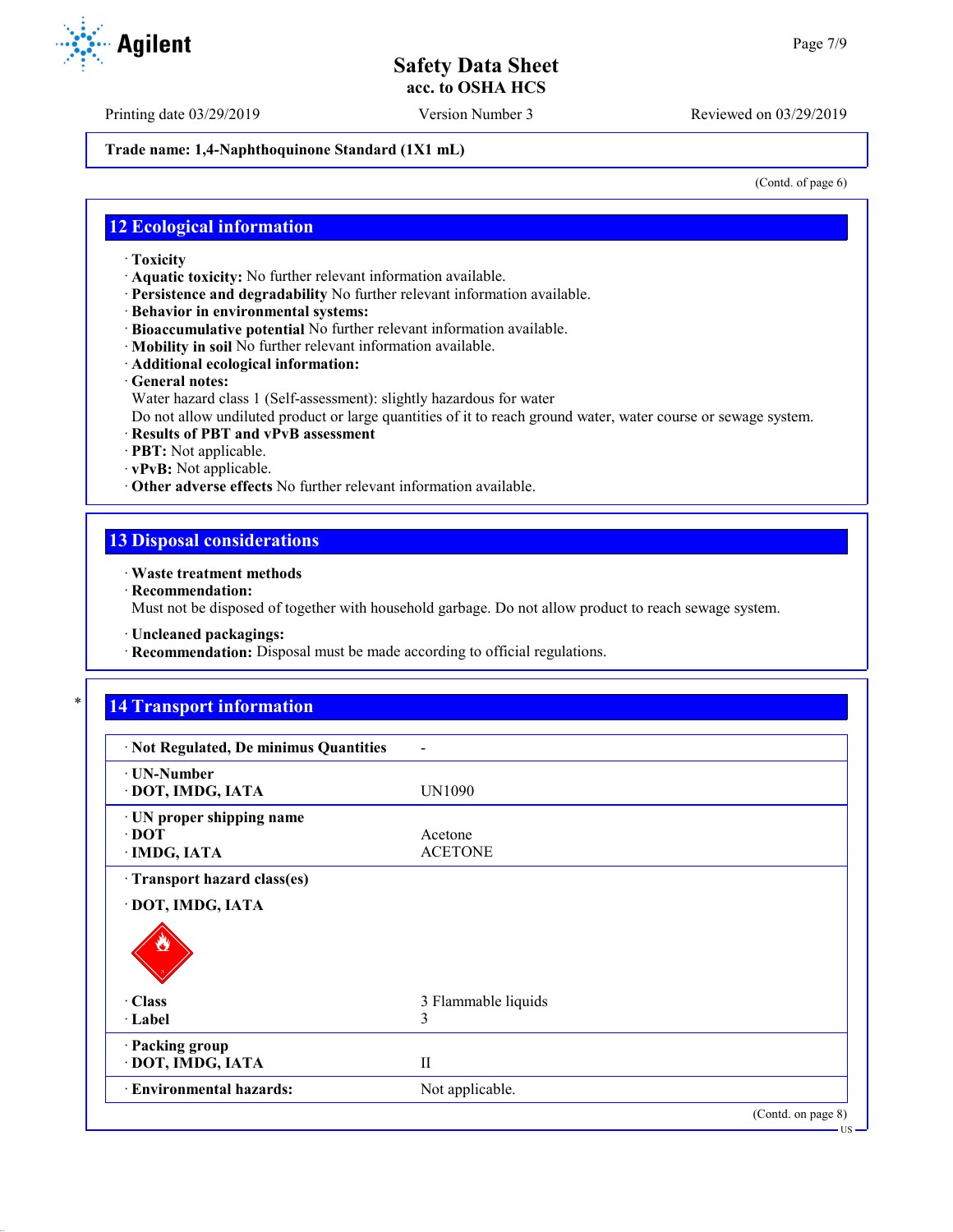Printing date 03/29/2019 Version Number 3 Reviewed on 03/29/2019

**Trade name: 1,4-Naphthoquinone Standard (1X1 mL)**

|                                            | (Contd. of page 7)                               |
|--------------------------------------------|--------------------------------------------------|
| Special precautions for user               | Warning: Flammable liquids                       |
| Danger code (Kemler):                      | 33                                               |
| <b>EMS Number:</b>                         | $F-E, S-E$                                       |
| · Stowage Category                         | B                                                |
| Transport in bulk according to Annex II of |                                                  |
| <b>MARPOL73/78 and the IBC Code</b>        | Not applicable.                                  |
| · Transport/Additional information:        |                                                  |
| $\cdot$ DOT                                |                                                  |
| • Quantity limitations                     | On passenger aircraft/rail: 5 L                  |
|                                            | On cargo aircraft only: 60 L                     |
| $\cdot$ IMDG                               |                                                  |
| $\cdot$ Limited quantities (LQ)            | 1L                                               |
| $\cdot$ Excepted quantities (EQ)           | Code: E2                                         |
|                                            | Maximum net quantity per inner packaging: 30 ml  |
|                                            | Maximum net quantity per outer packaging: 500 ml |
| · UN "Model Regulation":                   | UN 1090 ACETONE, 3, II                           |

## **15 Regulatory information**

· **Safety, health and environmental regulations/legislation specific for the substance or mixture** · **Sara**

· **Section 355 (extremely hazardous substances):**

None of the ingredients is listed.

· **Section 313 (Specific toxic chemical listings):**

None of the ingredients is listed.

· **TSCA (Toxic Substances Control Act):**

All ingredients are listed.

· **Proposition 65**

· **Chemicals known to cause cancer:**

None of the ingredients is listed.

· **Chemicals known to cause reproductive toxicity for females:**

None of the ingredients is listed.

· **Chemicals known to cause reproductive toxicity for males:**

None of the ingredients is listed.

· **Chemicals known to cause developmental toxicity:**

None of the ingredients is listed.

· **Carcinogenic categories**

· **EPA (Environmental Protection Agency)**

 $67-64-1$  acetone  $1$ 

· **TLV (Threshold Limit Value established by ACGIH)**

 $67-64-1$  acetone  $\overline{A4}$ 

(Contd. on page 9)



US